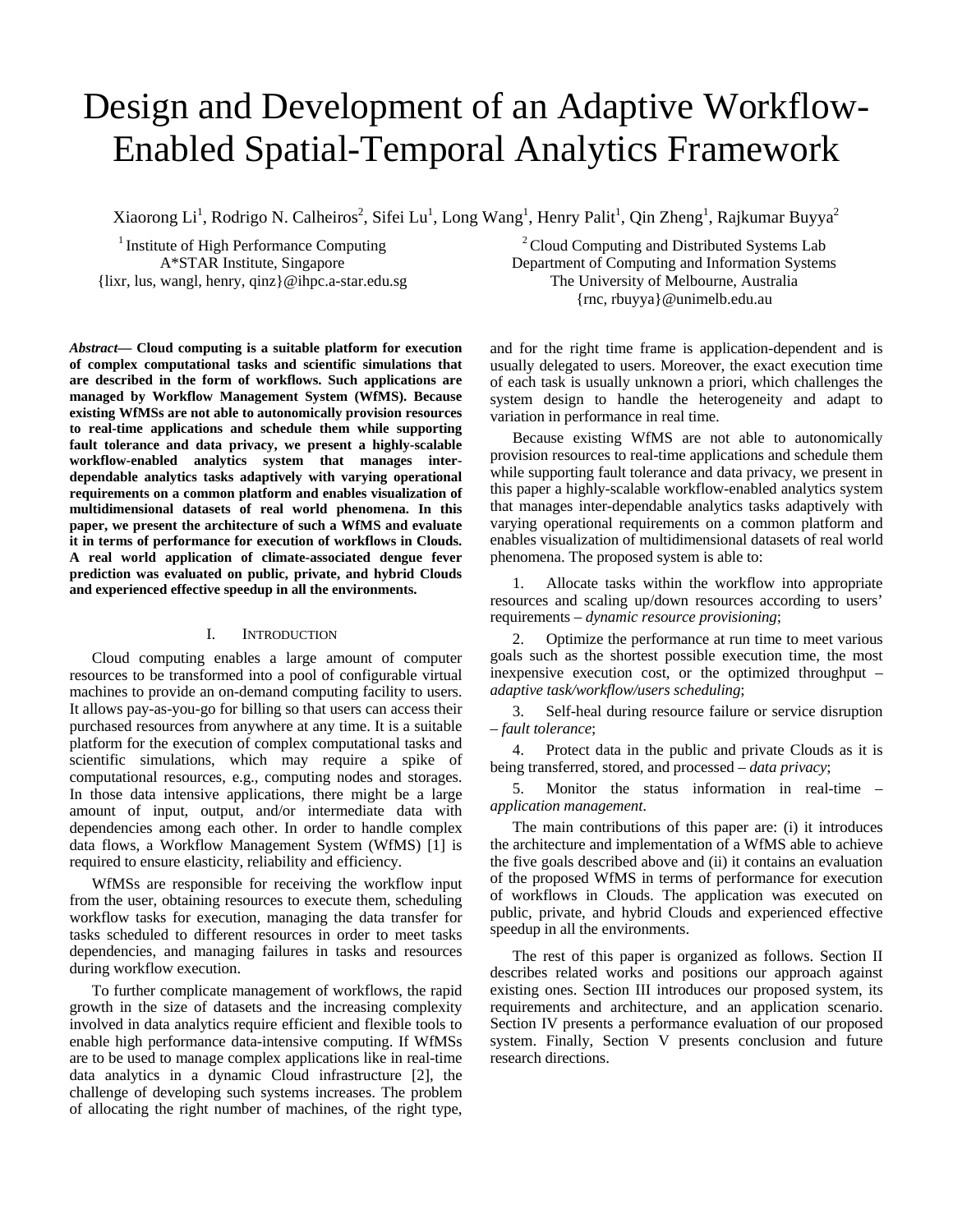### II. RELATED WORK

Several scientific workflow platforms were developed in the last years. Popular ones are Pegasus [3], Taverna [4], and Triana [5]. They were developed to support Grid computing environments, where utilization of resources is based on allocation and resources are accessed via collaboration rather than financial incentives. Cloudbus Workflow Engine [1] was originally developed for Grid infrastructures, but was later extended to operate in Cloud environments.

Kim *et al.* [6] proposed a workflow management system able to deploy workflows in hybrid infrastructures composed of TeraGrid nodes and Amazon EC2 resources. Our proposed system, on the other hand, can also leverage resource from arbitrary Grid systems, desktop Grids and Cloud providers.

Gogouvitis *et al.* [7] proposed a Workflow Management System for deploying workflow application on virtualized environments that is able to utilize resources from public Clouds. However, it has no dynamic provisioning capabilities to speedup application execution and to meet real-time application performance requirements as does our approach.

Fernandez *et al.* [8] proposed a Cloud Workflow Management System that applies a concept called chemical programming for the application scheduling. The system, however, does not offer dynamic resource provisioning capabilities and autonomic self-healing features.

## III. SYSTEM REQUIREMENTS, ARCHITECTURE, AND APPLICATION SCENARIO

Recent advances in the Cloud computing technology made it a potential candidate to host data intensive, scientific application such as workflows. Clouds add extra complexity to Workflow Management Systems (WfMSs) because the amount of resources that WfMS can provision for executing the workflow is virtually infinite, as long as there is budget available for being spent in the workflow execution process. Therefore, WfMSs operating in Cloud environments must be able not only to perform tasks such as scheduling and mapping of tasks to resources and data movement, but also they have to find an acceptable compromise between budget expenditure, resources utilization, and execution speedup.

Furthermore, data privacy is an important issue when public Cloud infrastructures host workflow applications because the data analytics application may eventually be applied to sensitive data such as data from financial and health industries or from governments. Also, real-time workflows impose limits on the processing time of individual tasks, and therefore timely detection of failed tasks or resources and reaction to such events are paramount for meeting performance requirements of real-time applications.

In summary, the requirements we identified and explored in our proposed WfMS system are:

1. Capability of allocating tasks within the workflow into appropriate resources and scaling up/down resources according to users' requirements – *dynamic resource provisioning*;

2. Capability of optimizing the performance at run time to meet various goals such as the shortest possible execution

time, the most inexpensive execution cost, or the optimized throughput – *adaptive task/workflow/users scheduling;*

3. Capability of *self-healing* during resource failure or service disruption – *fault tolerance*;

4. Capability of protecting data in the public and private Clouds as it is being transferred, stored and processed – *security-conscious data migration and data privacy;*

5. Capability of monitoring the status information in real-time – *application management*.

As none of the existing platforms are able to support all the above requirements, we proposed an architecture to meet them. Our proposed architecture is able to (i) share workflows from multiple users for analytics, (ii) harness a workflow management and scheduling engine for adaptive resource allocation and optimization, (iii) remotely execute data analytics services and auto scale up/down based on the problem size and efficiency, (iv) provide big data visualization, and (v) support iterative optimization.

The proposed architecture, depicted in Figure 1, was implemented as a system that integrates data analytics models and tools such as open source data visualization, GeoServer<sup>1</sup>, Amazon EC2 and  $S3<sup>2</sup>$ , Eucalyptus private Cloud [9] with Cloud clustering service, and Cloudbus Workflow Engine [1]. The top layer of the architecture acts at the application tier, enabling workflows to be executed by the middleware. This top layer performs application-specific tasks such as application monitoring and execution, creation of workflows, and resource control.

Below the application layer, there is the middleware, which interacts with the hybrid Cloud infrastructure, composed of public private Clouds and in-house private Clouds belonging to the organization managing the system, to enable application execution. This layer includes actual scheduling and dispatching of workflow tasks and management of Cloud resources. Communication among all parts happens via events, which are managed by the *Event Service* component of the architecture.

A meta-scheduler that is part of the architecture coordinates the execution of interdependent tasks in a highly scalable manner. Various adaptive workflow scheduling algorithms can be incorporated for multi-objective performance optimization [10][11][12]. The meta-scheduler enables applicationdependent information to be analyzed collaboratively and simultaneously on different resources and presented as multilayered graphics to end users.

The *Workflow Scheduler* component of the middleware extends the Cloudbus Workflow Engine by adding adaptive computing methods to process complex analytic workflows. This was enabled with the inclusion of new functionalities to the workflow engine as cost-effective manual and automatic auto-scaling, security-conscious data migration, iterative optimization, and web-based interfaces for geo-data visualization. Fault tolerant capabilities were introduced in the architecture to enable monitoring of failures on both workflow tasks and resources and re-execution of failed processes

 <sup>1</sup> http://geoserver.org

<sup>2</sup> http://aws.amazon.com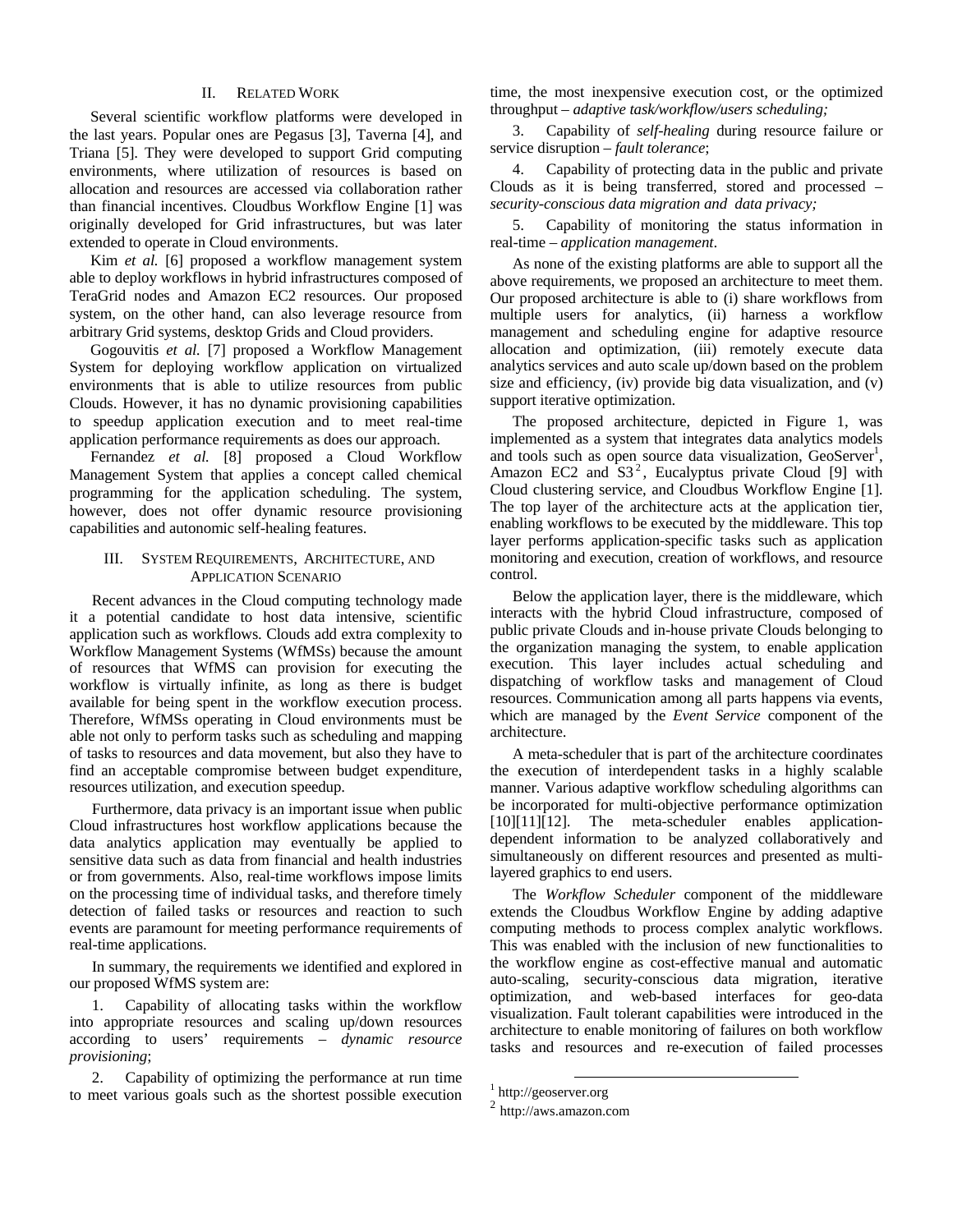

Figure 1. System architecture.

without stopping workflow execution. The *Task Dispatcher*  submits workflow tasks to the resources selected by the scheduler for execution.

The *Cloud Resource Management* layer interacts with the physical Cloud infrastructure and with the Application layer to enable features such as adaptive resource allocation and selection of the "best" resource allocation to meet the user time and cost requirements. This component interacts with applications because many of the information it uses to make decision on Cloud resource allocation is application-specific. Therefore, it is important that the *Application Enabler*  component contains enough data about the target application and provides means for it to be used by lower layers willing to optimize Cloud resource allocation.

Because optimal results for execution of workflows applications can only be achieved with a strong synergy between the Cloud Resource Manager and the Application Enabler, we discuss next how our proposed architecture enabled the building and deployment of a system for workflowenabled spatial-temporal analytics for climate-associated dengue fever prediction in Clouds.

#### *A. Application Scenario*

Our application scenario is climate-associated dengue fever prediction, a very relevant topic concerning public health in Singapore. Dengue is a mosquito-borne infection disease that occurs in many parts of the world especially tropical regions such as the Southeast Asia. It has become a major international public health concern. According to the World Health Organization (WHO), there are 2.5 billion people in the world living in dengue endemic places. As Singapore is one of the most densely populated countries in Asia, prediction and control of dengue is an especially important public health issue for the country [13]. Effective methods are needed to analyze the effect of climate variation on dengue disease or the growth of the mosquitoes in a timely manner.

The application takes various factors such as temperature, population density, geographical locations, etc. into consideration, and predicts the distribution patterns of dengue occurrences by analyzing the associations among those factors.

Our Workflow-Enabled Scalable Spatial-Temporal Analytic system processes data about dengue fever cases provided by the Communicable Diseases Division, Ministry of Health (MOH) Singapore. Such data is composed of historical incident data from 1960s to 2011 traced by day, week, and month. This data is combined with Climate variable data obtained from the Singapore Changi Meteorological Station and National Climatic Data Center (NCDC), which is composed of Terabytes of climate-associated data, comprising 300,000 spatial data points multiplied by 365,250 temporal intervals. A simple workflow for this analytics is depicted in Figure 2.

A 1-day dataset requires 30 minutes to be processed, considering the time taken from the initial data extraction to final visualization in a machine with an Intel dual core 2.93GHz CPU and 4GB of memory. In order to reduce such a processing time and enable real-time spatial and temporal analysis with shorter turnaround time, the system must be able to dynamically allocate Cloud resources. Furthermore, such an allocation must be optimized in order to minimize budget expenditure with public Cloud resources.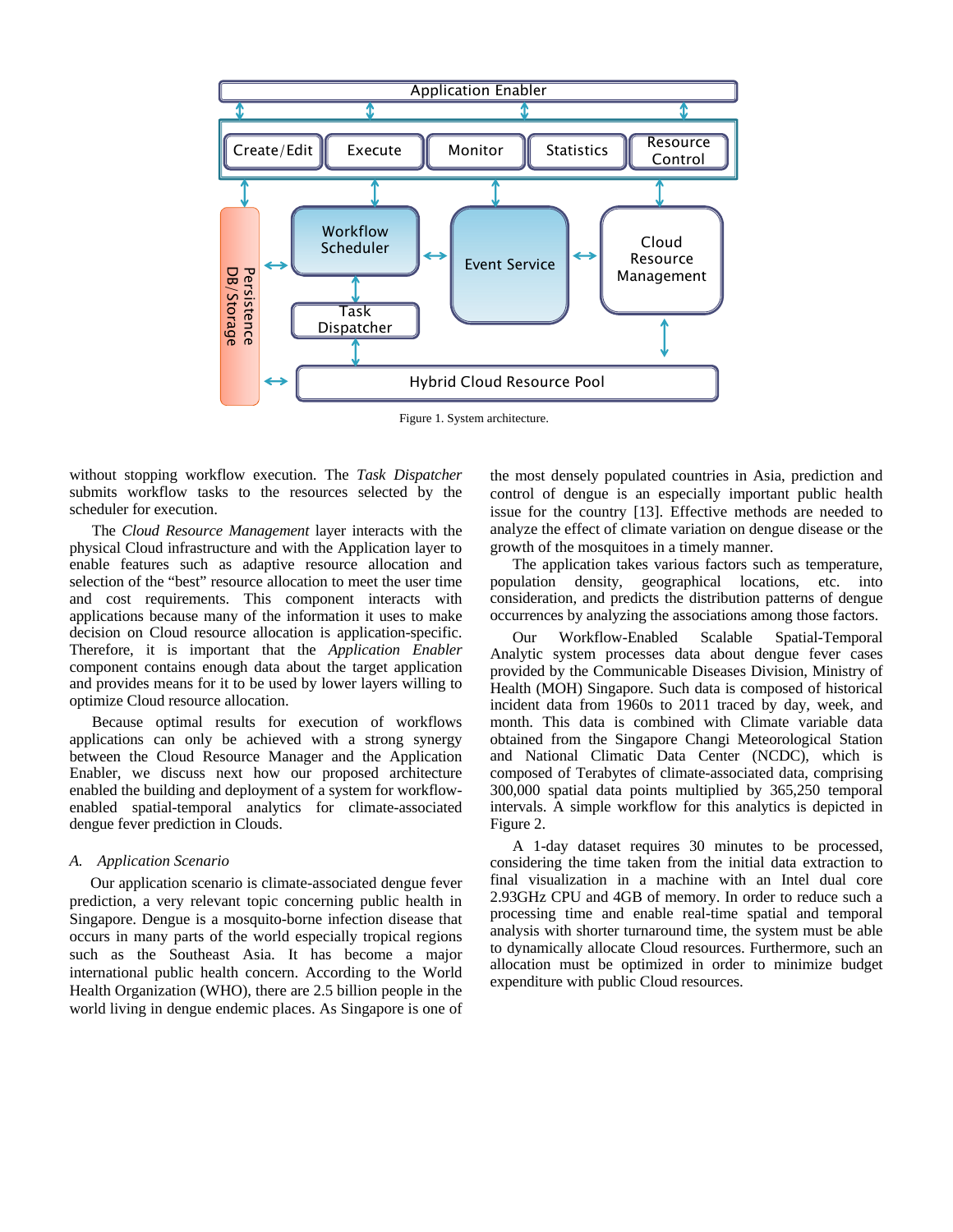

Figure 2. Workflow of Spatial-temporal dengue fever analysis.

In order to achieve the requirements discussed previously in the context of such an application, we developed a system for workflow-enabled scalable spatial-temporal analysis. The performance requirements are achieved by partitioning of the data processing into different parallel tracks and execution of such tracks on multiple virtual machines simultaneously. To achieve that, the system optimizes the performance iteratively and finds the best suitable solutions for performance optimization. The adaptive workflow engine design allows the system to select the best suitable resources according to the user requirements (e.g., update frequency, cost, etc), schedule the privacy-sensitive data in private resources, and tolerate faults when failure happens. Users can define the privacy policy of the data access, and resources are allocated with awareness of the security level.

*Security and Privacy:* The system requires securityconscious data migration which allows users to specify the security level of each workflow task so that the system will schedule data processing and migration onto highly secured resources to retain data privacy.

Figure 3 shows the security-conscious data migration mechanism in use. In Figure 3(a), users specify the security level of tasks in a workflow, for example high or low. Once specified, the workflow engine will allocate the task to those resources which can meet the security requirements, as depicted in Figure 3(b). For example, the task with high security requirement will only be allocated to resources in private clouds, while those with low security requirements can be allocated to public resources. In this method, the system is able to constraint the data required by a high secured tasks to be migrated to the resources which have relatively low security.

*Cost-effective auto-scaling:* We consider that resources are allocated to workflow tasks based on a budget constraint, and the system schedules tasks to resources that can optimize the performance in terms of the makespan while satisfying budget requirements. Our previous work [10] [12] [14] on budget constraint scheduling and multi-objective optimization discussed the tradeoff issues of the performance and cost under budget constraints.

The above features of our proposed system enable high scalable, secure, and cost-effective execution of workflows for spatial temporal analysis on Clouds, as demonstrated in the experiments presented in the next section.

#### IV. PERFORMANCE EVALUATION

We conducted extensive experimental tests to examine the performance of our proposed system in terms of processing time, speedup, and scalable efficiency in private, public, and hybrid Clouds.

The experimental testbed is composed of a private Cloud and a public Cloud that hosted our system individually and together, in the form of a hybrid Cloud.



(a)



Figure 3. Security-conscious data transfer mechanism in use. (a) Definition of security level of workflow tasks (b) Resource mapping.

The private Cloud is composed of 4 nodes, each of which has 24 cores (hyper-threaded) 2.93 GHz processor and 96 GB of memory. On top of this infrastructure, we deployed 48 virtual machines. Each virtual machine (VM) is a Linux CentOS 5.8 with 2 or 4 cores and 4 GB of memory.

The public Cloud is composed of 25 Amazon EC2 large instance (2 cores with 4 ECU and 7.5 GB of memory) machines deployed in the region of Asia Pacific (South East).

We repeated the workflow execution with different number of cores, from 1 to the maximum number of cores available in the specific Cloud, in order to analyze the system's scalability.

The metrics we used to evaluate our system are speedup and efficiency. We define the speedup, S=T1/Tn, as the ratio between processing time on 1 CPU core and the processing time on n CPU cores and the efficiency, E=S/n, as the speedup over the number of CPU cores.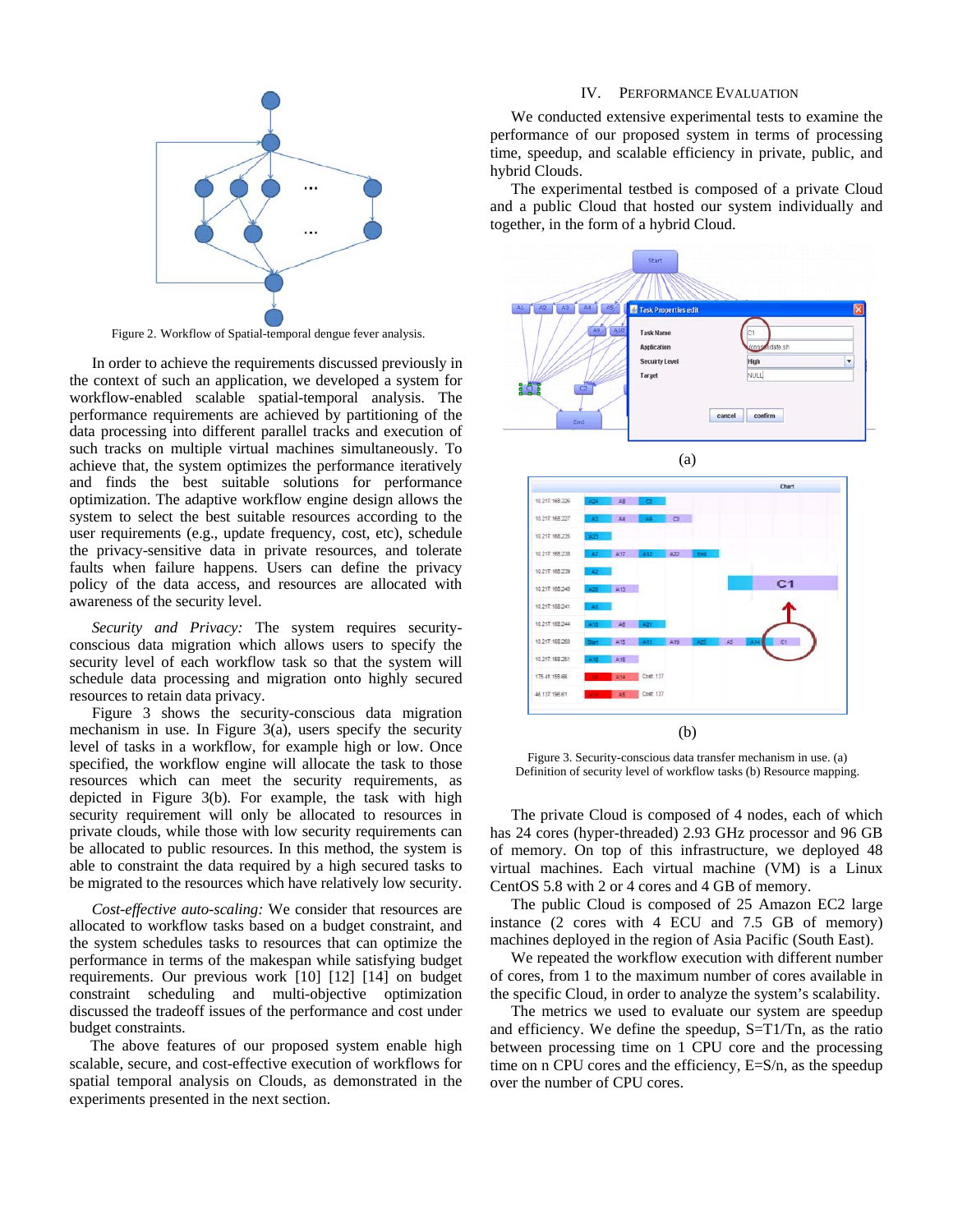Figures 4-6 show respectively the execution time, speedup, and efficiency of the data analytics application running on each of the three environments. For the public and private Cloud results, the number of cores is presented in x-axis, and the metric is presented in the y-axis. For the hybrid Cloud experiment, separate axis for CPU cores from public and private Clouds are used. Colors in the planes group combinations of public and private Clouds with similar performance for the measured metric.



(c)

Figure 4. Execution time for different Cloud scenarios. (a) Private Cloud (b) Public Cloud (c) Hybrid Cloud.

Results show that for the three environments, the application presents a region where a high speedup is achieved, followed by a region of smaller speedup. For the

private Cloud, speedup is more significant for up to 5 cores, against around 20 cores from the public Cloud. We observe that a trend of sub-linear speedup is verified for up to 100 cores in the public Cloud, with efficiency above 30% even in the case of this high scale.

## V. CONCLUSIONS AND FUTURE WORK

In this paper, we presented a highly-scalable workflow-



Figure 5. Speedup for different Clous scenarios. (a) Private Cloud (b) Public Cloud (c) Hybrid Cloud.

enabled analytics system that manages inter-dependable analytics tasks adaptively with varying operational